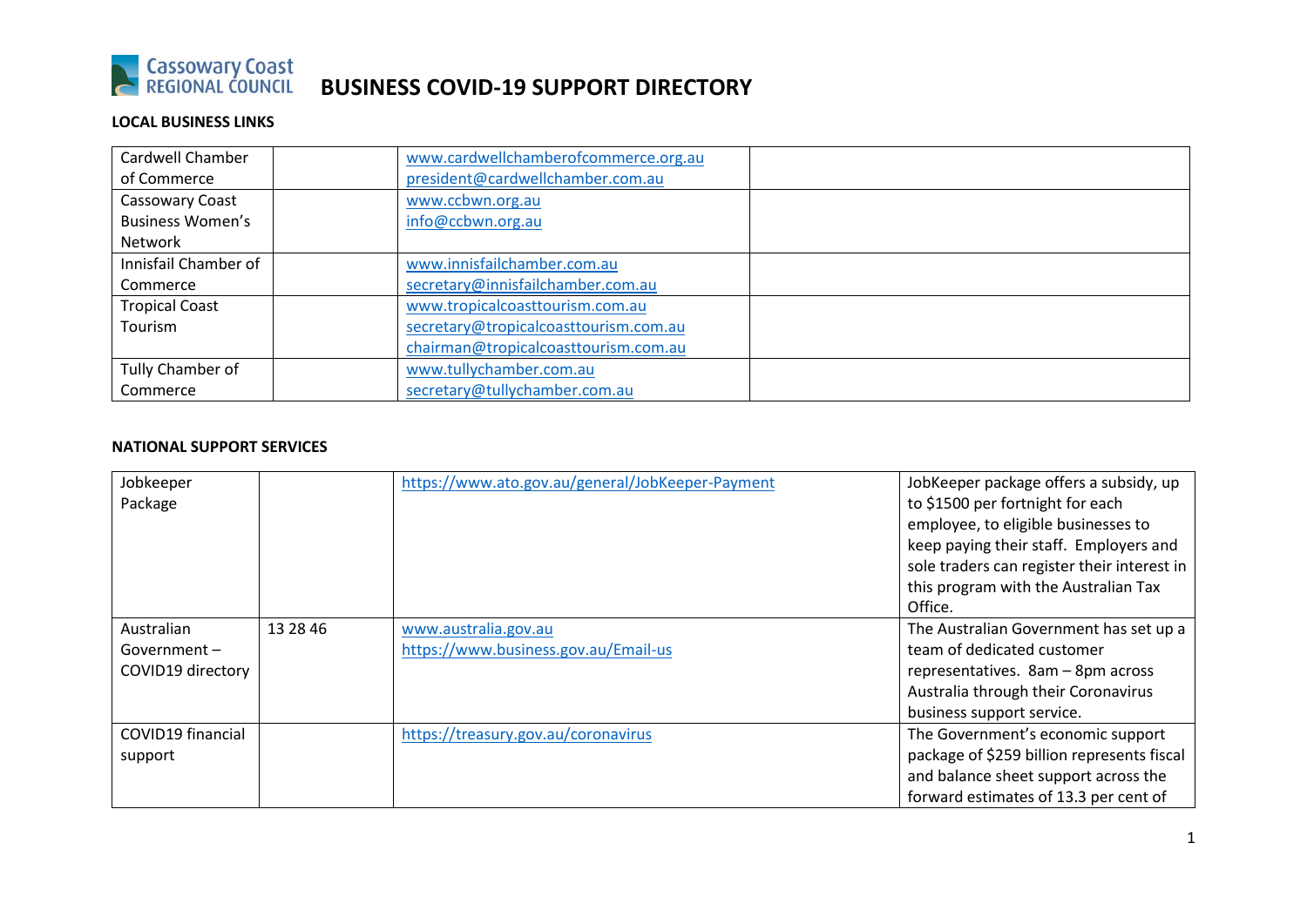

|                                                                                                        |                                                                                                                                                                | annual GDP. Direct fiscal measures are<br>equivalent to around 6.9 per cent of<br>GDP.                                                                                                                        |
|--------------------------------------------------------------------------------------------------------|----------------------------------------------------------------------------------------------------------------------------------------------------------------|---------------------------------------------------------------------------------------------------------------------------------------------------------------------------------------------------------------|
|                                                                                                        |                                                                                                                                                                | The Government's economic support<br>package has provided timely support to<br>affected workers, businesses and the<br>broader community, and has kept<br>Australians in work, and businesses in<br>business. |
| Boosting cash flow<br>for Employers                                                                    | https://www.business.gov.au/Risk-management/Emergency-<br>management/Coronavirus-information-and-support-for-<br>business/Boosting-cash-flow-for-employers     | Provides up to \$100,000 back to small<br>and medium-sized businesses, with a<br>minimum payment of \$20,000 for<br>eligible businesses. The payment will be<br>tax free                                      |
| Supporting<br>Apprentices and<br><b>Trainees Measure</b>                                               | https://www.australianapprenticeships.gov.au/node/3939                                                                                                         | Eligible employers can apply for a wage<br>subsidy of 50% of their apprentice's or<br>trainee's wage paid during 1 January<br>2020 to 30 September 2020                                                       |
| Additional<br>Information for<br>Sole Traders                                                          | https://www.business.gov.au/Risk-management/Emergency-<br>management/Coronavirus-information-and-support-for-<br>business/Support-for-sole-traders             | Increased instant asset write off and<br>accelerated depreciation measures for<br>sole traders                                                                                                                |
| Increased and<br>Accelerated<br>Income Support<br>Payments for Sole<br><b>Traders and</b><br>Employees | https://business.gov.au/Risk-management/Emergency-<br>management/Coronavirus-information-and-support-for-<br>business/Increased-and-accelerated-income-support | This link includes examples and<br>scenarios relating to Sole Traders and<br>recently retrenched employees                                                                                                    |
| Temporary relief<br>for financially<br>distressed<br>businesses                                        | https://treasury.gov.au/sites/default/files/2020-03/Fact sheet-<br>Providing temporary relief for financially distressed businesses.pdf                        | The Government is temporarily<br>increasing the threshold at which<br>creditors can issues a statutory demand                                                                                                 |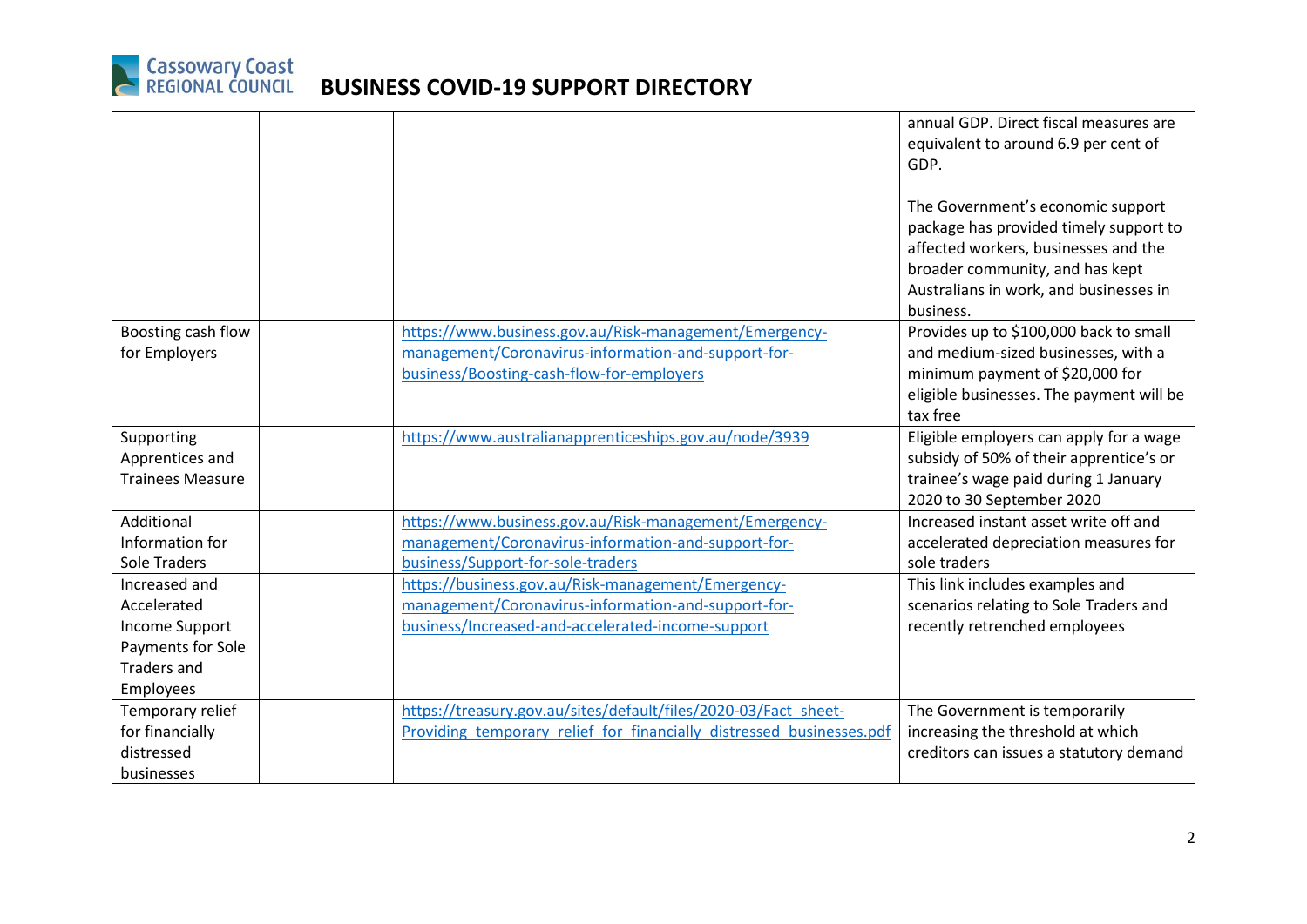# **BUSINESS COVID-19 SUPPORT DIRECTORY**

| Support for            |              | https://treasury.gov.au/sites/default/files/2020-03/Fact sheet-  | Under the Coronavirus SME Guarantee           |
|------------------------|--------------|------------------------------------------------------------------|-----------------------------------------------|
| immediate cash         |              | Supporting the flow of credit 1.pdf                              | Scheme, the Government will provide a         |
| flow needs for         |              |                                                                  | guarantee of 50% to support short-term        |
| <b>SME</b>             |              |                                                                  | loans                                         |
| Supporting             |              | https://treasury.gov.au/coronavirus/households                   | The Australian Government is providing        |
| individuals and        |              |                                                                  | financial assistance which includes           |
| households             |              |                                                                  | income support, payments to                   |
|                        |              |                                                                  | households, temporary early release of        |
|                        |              |                                                                  | superannuation                                |
| Early access to        |              | https://www.ato.gov.au/General/Covid-19/support-for-individuals- | Sole traders or casual workers with an        |
| superannuation         |              | and-employees/#Earlyreleaseofsuperannuation1                     | income or hours reduced by 20% or             |
|                        |              |                                                                  | more, access up to \$10,000 of the            |
|                        |              |                                                                  | superannuation tax-free                       |
| <b>Rural Financial</b> | 07 4652 5669 | https://www.agriculture.gov.au/ag-farm-                          | Any Small Business impacted by                |
| Counselling            |              | food/drought/assistance/rural-financial-counselling-service/qld  | COVID19 can now contact the Small             |
| Service North QLD      |              |                                                                  | <b>Business Financial Counselling Service</b> |
| Fair Work              |              | https://www.fairwork.gov.au/                                     | Help and advice for employers and             |
| Australia -            |              |                                                                  | employees with entitlements during            |
| Workplace              |              |                                                                  | this time                                     |
| obligations and        |              |                                                                  |                                               |
| entitlements           |              |                                                                  |                                               |
| Centrelink             |              | https://www.servicesaustralia.gov.au/individuals/centrelink      | Social security payments and services to      |
|                        |              |                                                                  | Australians                                   |
| <b>Australian Tax</b>  |              | https://www.ato.gov.au/                                          | For enquiries relating to tax income          |
| Office                 |              |                                                                  |                                               |
| Fair Work              |              | https://www.fairwork.gov.au/                                     | Provides education, assistance, advice        |
| Ombudsman              |              |                                                                  | and guidance to employers, employees,         |
|                        |              |                                                                  | outworkers, outworker entities and            |
|                        |              |                                                                  | organisations.                                |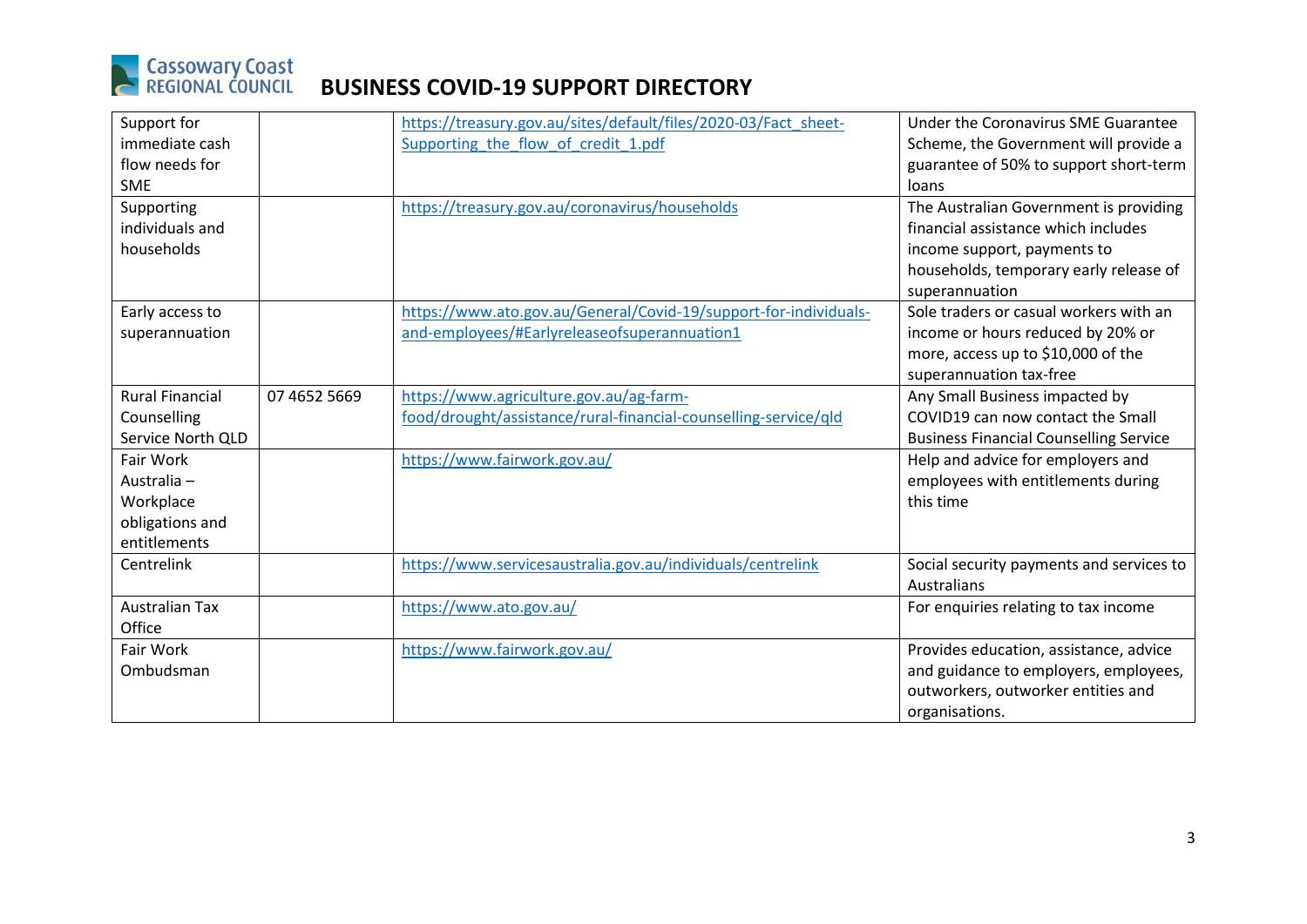

### **QUEENSLAND SUPPORT SERVICES**

| Payroll tax relief          | https://www.business.qld.gov.au/running-                  | includes a range of payroll tax relief measures  |
|-----------------------------|-----------------------------------------------------------|--------------------------------------------------|
| package                     | business/employing/payroll-tax/lodging/coronavirus-tax-   | including refunds of payroll tax and payroll tax |
|                             | relief                                                    | holiday and deferrals. A portal has been         |
|                             |                                                           | established on the Business Queensland           |
|                             |                                                           | website for businesses to apply for payroll tax  |
|                             |                                                           | relief.                                          |
| Small and medium            | https://www.business.qld.gov.au/running-business/energy-  | Small and medium businesses may be eligible      |
| business power bill         | business/covid-19-relief                                  | for \$500 rebate off their energy bill.          |
| relief                      |                                                           |                                                  |
| Rent relief                 | https://www.treasury.qld.gov.au/programs-and-             | For small businesses who rent premises from      |
|                             | policies/covid19-package/support-for-landlords-and-       | the state government.                            |
|                             | tenants/                                                  |                                                  |
| Liquor licensing            | https://www.business.qld.gov.au/industries/hospitality-   | Waiving of 2020-21 liquor licensing fees.        |
|                             | tourism-sport/liquor-gaming/coronavirus-advice            |                                                  |
| <b>QRIDA Jobs</b>           | https://www.qrida.qld.gov.au/current-programs/covid-19-   | This scheme is for Queensland businesses and     |
| support loans               | business-support/queensland-covid19-jobs-support-scheme   | non-profit organisations financially affected by |
|                             |                                                           | COVID-19. Eligible business types include sole   |
|                             |                                                           | traders, partnerships, private and public        |
|                             |                                                           | companies and Trusts.                            |
| <b>Business</b>             | https://www.business.qld.gov.au/running-business/growing- | The Mentoring for Growth program has             |
| Mentoring                   | business/business-mentoring/mentoring-growth/register-    | mentors ready to connect with impacted small     |
| $assistance -$              | business                                                  | businesses and may be able to provide tailored   |
| mentoring for               |                                                           | support including financial mentoring and        |
| growth                      |                                                           | business planning.                               |
| <b>Financial resilience</b> | https://go.tafeqld.edu.au/covid-19-home.html              | Delivered by TAFE Queensland, workshops will     |
| workshops                   |                                                           | provide you with practical tools and skills to   |
|                             |                                                           | build business resilience. You will also have an |
|                             |                                                           | opportunity to connect and network with other    |
|                             |                                                           | small businesses facing similar issues.          |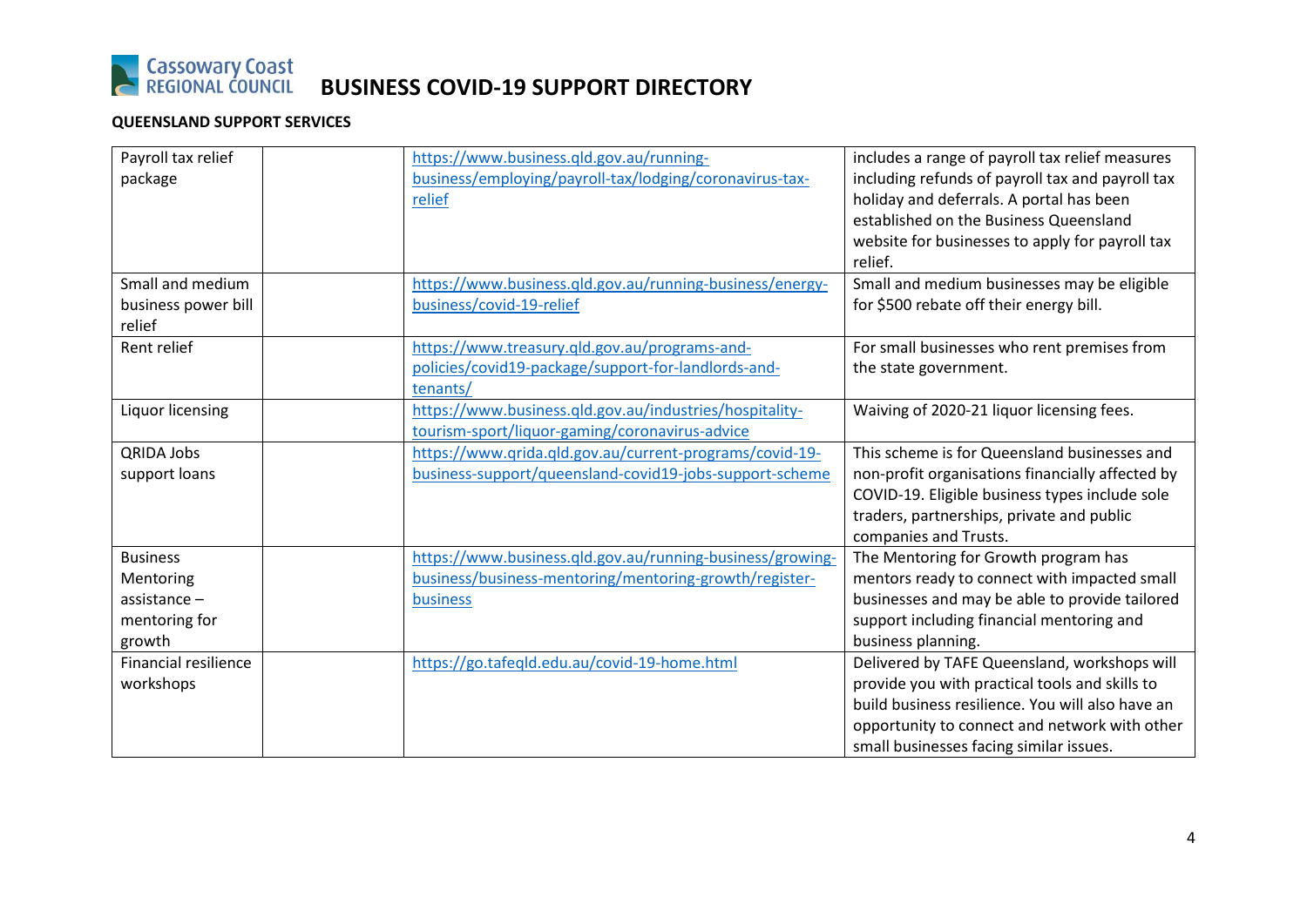

| Market              | https://www.business.qld.gov.au/industries/farms-fishing-    | To help develop alternative markets food and        |
|---------------------|--------------------------------------------------------------|-----------------------------------------------------|
| diversification and | forestry/agriculture/agribusiness                            | fishing exporters and critical supply chain         |
| resilience grants   |                                                              | partners.                                           |
| Waiver of           | https://www.qld.gov.au/law/laws-regulated-industries-and-    | for Inbound Tour Operators, commercial              |
| registration and    | accountability/queensland-laws-and-regulations/regulated-    | activity agreements and permits, & variations       |
| licensing fees      | industries-and-licensing/regulated-industries-licensing-and- | to liquor licenses                                  |
|                     | legislation/inbound-tour-operators-working-in-               |                                                     |
|                     | queensland/update-or-renew-your-inbound-tour-operator-       |                                                     |
|                     | registration/renew-your-registration                         |                                                     |
| Supply chain issues | http://www.dsdmip.qld.gov.au/index.php/industry/industry-    | The Queensland Government is committed to           |
|                     | support-dsd/manufacturer-s-supply-matching-request-          | assisting Queensland manufacturers and              |
|                     | form/view/form                                               | businesses that are currently impacted by the       |
|                     |                                                              | ongoing coronavirus situation. If you are finding   |
|                     |                                                              | it difficult to obtain vital materials and supplies |
|                     |                                                              | to remain open, please access link and              |
|                     |                                                              | complete your details                               |
| Worker transition   | https://www.dsdmip.qld.gov.au/industry/industry-             | For workers who may find themselves without         |
| scheme              | support/worker-transition-support.html                       | work.                                               |

## **CASSOWARY COAST SUPPORT SERVICES**

| Financial hardship | 1300 763 903 | http://www.cassowarycoast.qld.gov.au/hardship | COVID-19 has impacted a range of services that Council       |
|--------------------|--------------|-----------------------------------------------|--------------------------------------------------------------|
| rates recovery     |              |                                               | delivers to the community and as result Council has          |
|                    |              |                                               | initiated several measures in response to the Coronavirus    |
|                    |              |                                               | (COVID-19) to assist the community and staff to ensure       |
|                    |              |                                               | business continuity.                                         |
|                    |              |                                               |                                                              |
|                    |              |                                               | If a ratepayer is eligible under this policy, they will have |
|                    |              |                                               | access to a Financial Hardship Agreement which will          |
|                    |              |                                               | prevent interest from being charged on all outstanding       |
|                    |              |                                               | debt until such time this policy is revoked by Council.      |